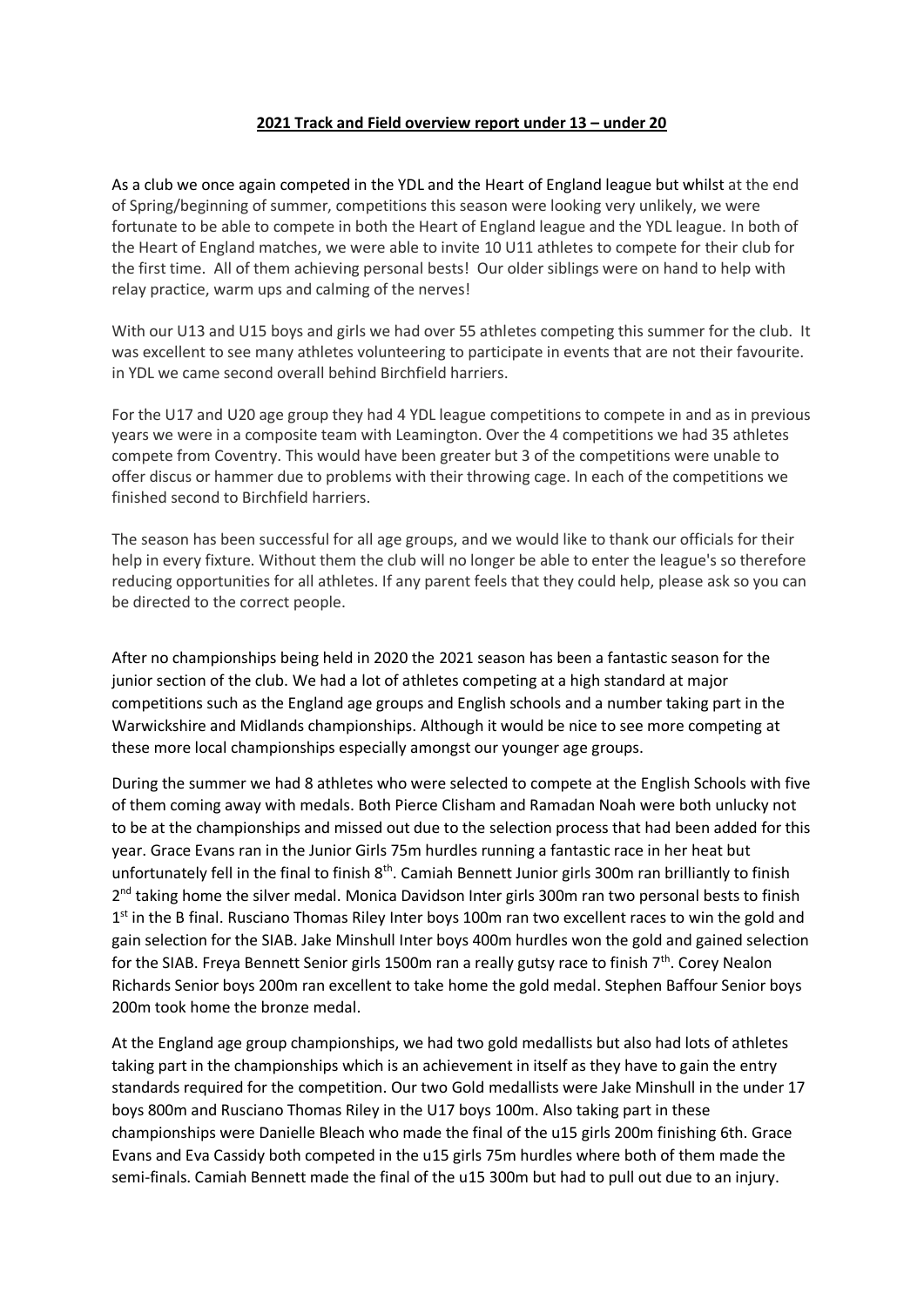Monica Davidson ran in the 300m inter girls and Ramadan Noah competed in the 100m and long jump in the under 15 boys. In the older under 20 championships both Corey and Stephen competed in the 200m and Freya Bennett competed in the 1500m finishing  $10^{\text{th}}$ .

UK Top 100 ranking.

Below are identified Godiva athlete's that has managed to achieve a top 100 UK ranking this summer.

| Under 13    | Joel Burroughs        | 75m – 96 <sup>th</sup> . 100m – 49 <sup>th</sup> . 150m – 99 <sup>th</sup> . 200m - 84 <sup>th</sup> . 75m hurdles |
|-------------|-----------------------|--------------------------------------------------------------------------------------------------------------------|
| Boys        |                       | 28 <sup>th</sup>                                                                                                   |
|             | Cagan Kilic           | 75m hurdles - 38 <sup>th</sup> . Long Jump - 66 <sup>th</sup> . Shot 19 <sup>th</sup> .                            |
| Under 13    | <b>Eleanor Barker</b> | Discus $-51^{st}$ . Javelin - 86 <sup>th</sup> .                                                                   |
| Girls       |                       |                                                                                                                    |
|             | Angelica Botsoe       | Javelin - 90 <sup>th</sup>                                                                                         |
| Under 15    | Ramadan Noah          | 100m - 23rd. high jump - 34 <sup>th</sup> . Long jump $\overline{-24}$ <sup>th</sup>                               |
| Boys        |                       |                                                                                                                    |
| Under 15    | Daniella Bleach       | $200m - 38$ <sup>th</sup> . 300m - 27 <sup>th</sup> . High jump - 67 <sup>th</sup> . Long jump - 41st              |
| Girls       |                       |                                                                                                                    |
|             | Imogen Lane           | Shot - $79^{th}$ . Discus - $54^{th}$ . Pentathlon 60th                                                            |
|             | <b>Grace Evans</b>    | 75m hurdles - 11 <sup>th</sup>                                                                                     |
|             | Eva Cassidy           | 75m hurdles - 20 <sup>th</sup>                                                                                     |
|             | Camiah Bennett        | $300m - 3rd$ . 100m - 53 <sup>rd</sup> . 200m - 39 <sup>th</sup> . 800m - 83 <sup>rd</sup>                         |
| Under 17    | Jake Minshull         | 400m hurdles - $1^{st}$ . 800m - $1^{st}$ . 400m - $2^{nd}$ . Octathlon - $2^{nd}$ .                               |
| <b>Boys</b> |                       | Long jump $5^{th}$ . 100m hurdles $16^{th}$ . 1500m - 33 <sup>rd</sup> . High jump -                               |
|             |                       | 36 <sup>th</sup> . 200m - 45 <sup>th</sup> . Javelin 63rd                                                          |
|             | Rusciano Thomas       | $100m - 2nd$ . 200m 6 <sup>th</sup>                                                                                |
|             | Riley                 |                                                                                                                    |
|             | Jayden Smith          | $100m - 81^{st}$                                                                                                   |
| Under 17    | Monica Davidson       | $300m - 15^{th}$                                                                                                   |
| Girls       |                       |                                                                                                                    |
|             | Naomi Jones           | Long Jump $-21st$                                                                                                  |
| Under 20    | Corey Nealon          | 200m 15th. 100m 48th                                                                                               |
| Men         | Richards              |                                                                                                                    |
|             | Stephen Baffour       | 200m 38th                                                                                                          |
|             | Pierce Clisham        | $1500m - 37th$ . 800m 58 <sup>th</sup> . 3000m - 62 <sup>nd</sup>                                                  |
|             | Jonathan Knox         | $400m - 48th$                                                                                                      |
| Under 20    | Freya Bennett         | $3000m - 18$ <sup>th</sup> . 1500m - 19 <sup>th</sup> . 800m - 65 <sup>th</sup>                                    |
| Women       |                       |                                                                                                                    |
|             | Jessica Starling      | $400m - 44^{th}$                                                                                                   |
|             | Anna Poole            | 100m hurdles - $42^{nd}$ . 100m 75 <sup>th</sup>                                                                   |
|             |                       |                                                                                                                    |

**Camiah Bennett**. This was Camiah's first full competitive season and she has made a great start both locally and nationally. In the English schools she executed both the heat and final brilliantly and came away with a well-deserved silver medal in the 300m. Unfortunately, she then suffered an injury which meant she was unable to compete in the final of the England age groups or the Midlands championships. Camiah finished the season ranked number 3 in the UK in the under 15 300m and an impressive 21st on the all-time list. Camiah also produced some very good times in the